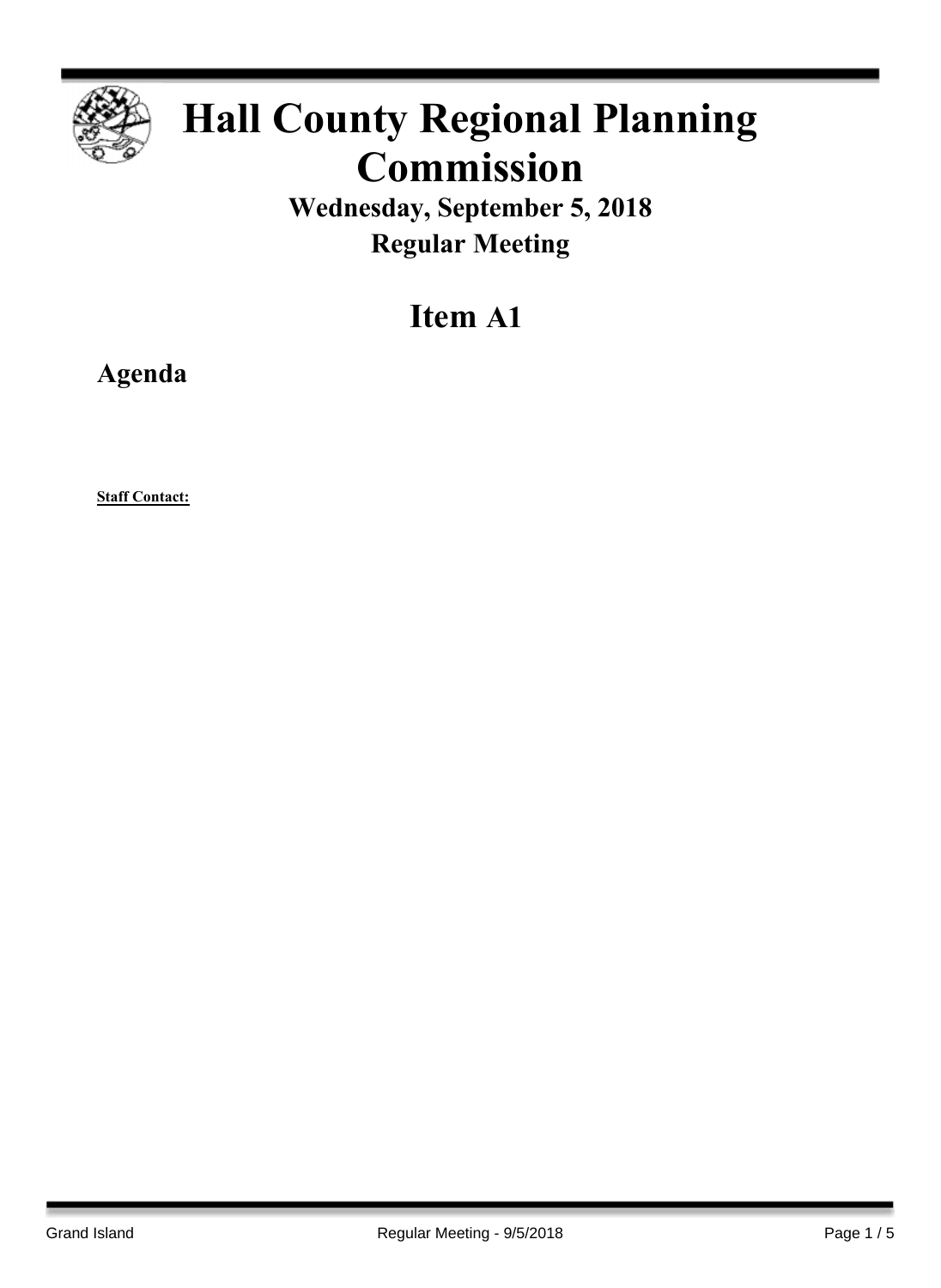

THE REGIONAL PLANNING COMMISSION of Hall County, Grand Island, Wood River and the Villages of Alda, Cairo and Doniphan, Nebraska

### **AGENDA AND NOTICE OF MEETING** Wednesday, September 5, 2018 6:00 p.m. **City Hall Council Chambers - Grand Island**

1. Call to Order - This is a public meeting subject to the open meetings laws of the State of Nebraska. The requirements for an open meeting are posted on the wall in this room and anyone who would like to find out what those are is welcome to read through them.

The Planning Commission may vote to go into Closed Session on any Agenda Item as allowed by State Law.

The Commission will discuss and may take action on any item listed on this agenda.

The order of items on the agenda may be reorganized by the Chair to facilitate the flow of the meeting to better accommodate the public.

- 2. Minutes of the August 1, 2018.
- 3. Request Time to Speak.
- 4. Public Hearing Substandard and Blight Study: Concerning a study to determine if the proposed CRA Area #27 qualifies as substandard and blighted and to forward a recommendation on the study to the Grand Island City Council. Proposed CRA Area #27 is located 1 block 2.85 acre between Elm and Cleburn Streets and  $6<sup>th</sup>$  and  $7<sup>th</sup>$  Streets in central Grand Island (C-26-2018GI).
- 5. Public Hearing Zoning Regulation Change: Concerning proposed changes to Chapter 36 of the Grand Island City Code specifically sections§36-50 Zoning District, Use; §36-64.1 (R-3SL) Medium Density-Small Lot Residential, §36-72 (M-1) Light Manufacturing Zone and §36-73 (M-2) Heavy Manufacturing. Copies of the proposed changes are available from the Hall County Regional Planning Commission at 100 E. 1<sup>st</sup> Street in Grand Island, Nebraska. (C-28-2018GI)
- 6. Public Hearing Proposed Zoning Change Concerning a proposed change to zoning on property being platted as Sterling Estates 10<sup>th</sup> Subdivision located west of Ebony Lane between The Sterling Apartments and Sterling Estates Park. Change requested is R-4 High Density Residential to R-2 Low Density Residential. (C-29-2018GI)
- 7. Preliminary Plat The Orchard Subdivision located south of Capital Avenue, east of Beal Street north of the intersection of 12<sup>th</sup> Street and Lambert Avenue and west of the railroad

Phone (308) 385-5240

P.O. BOX 1968 - CITY HALL GRAND ISLAND, NEBRASKA 68802-1968 Fax (308) 385-5423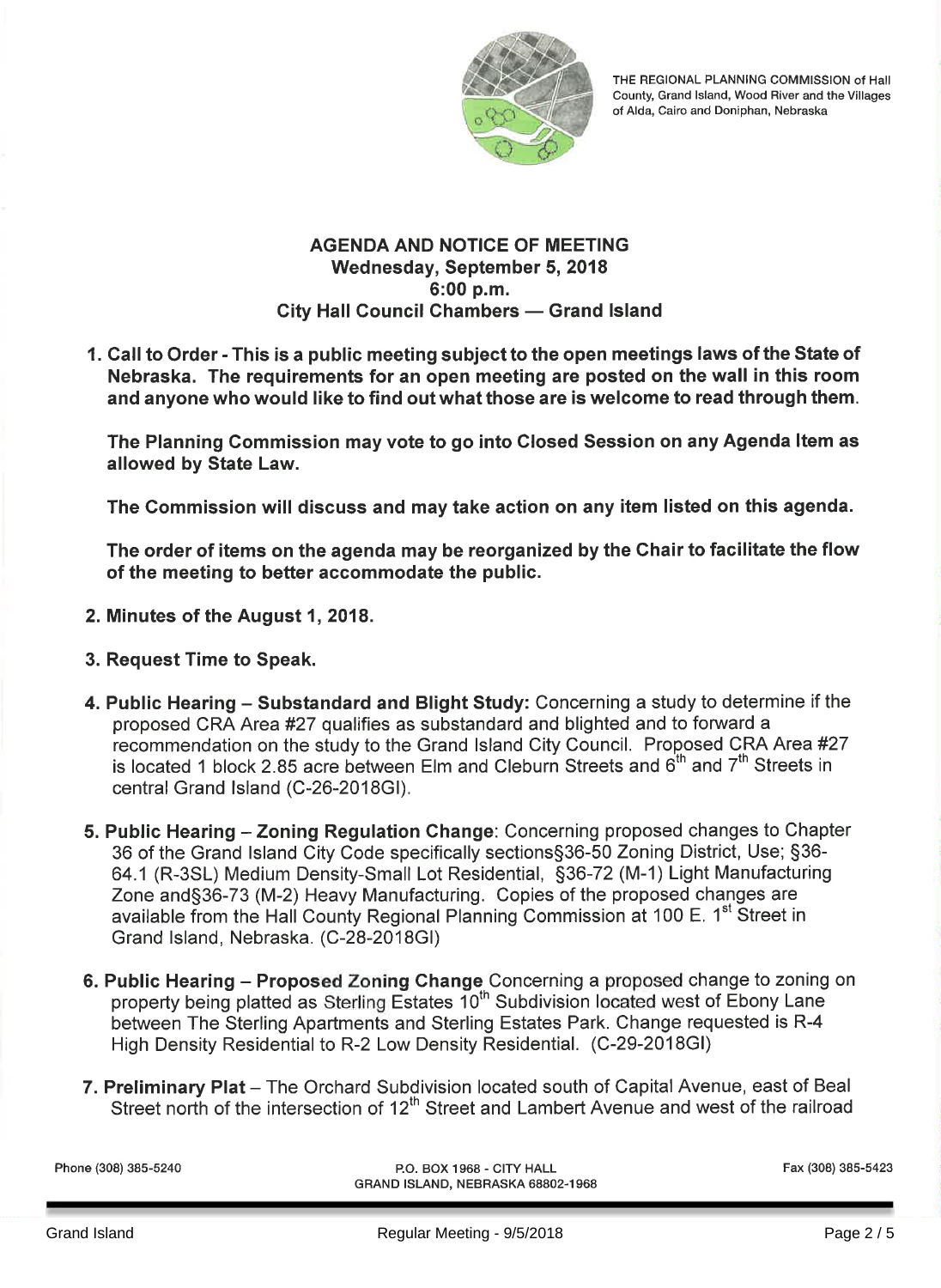tracks. (178 lots and 2 outlots). This property is zone R-3SL Medium Density Residential Small Lot.

# **Consent Agenda:**

- 8. Final Plat Bruhn Family Subdivision Hall County-A tract of land consisting of part of the Northeast Quarter (NE1/4) of Section Fifteen (15), Township Eleven (11) north, Range Eleven (11) west of the 6<sup>th</sup> P.M., Hall County, Nebraska. West of Schauppsville Road and south of 13<sup>th</sup> Street. This is an existing farmstead subdivision.
- 9. Final Plat Gooseberry Falls Subdivision Hall County-A tract of land consisting of all of part of lot 1 Mieth Subdivision and part of the Northeast Quarter (NE1/4) of Section Twentyseven (27), Township Twelve (12) north, Range Twelve (12) west of the 6<sup>th</sup> P.M., Hall County, Nebraska. West of Cameron Road and south of White Cloud Road. This subdivision reconfigures and existing farmstead subdivision squaring off the boundaries.
- 10. Final Plat Kings Crossing Subdivision Grand Island Located between Husker Highway (U.S. Highway 34) and Lake Street and west of Locust Street at the southwest corner of the intersection of Locust and Husker Highway. (3 lots 6.275 acres). This property is zoned B2-General Business within the Gateway Corridor.
- 11. Final Plat GIPS Jefferson Second Subdivision Grand Island- Located between Broadwell Avenue and Adams Street south of Eighth Street in Grand Island, Nebraska. (2 lots, 5.507 acres). This property is zoned R-4 High Density Residential.

## **12. Directors Report**

# 13. Next Meeting October 3, 2018.

### 14. Adjourn.

PLEASE NOTE: This meeting is open to the public, and a current agenda is on file at the office of the Regional Planning Commission, located on the second floor of City Hall in Grand Island, Nebraska.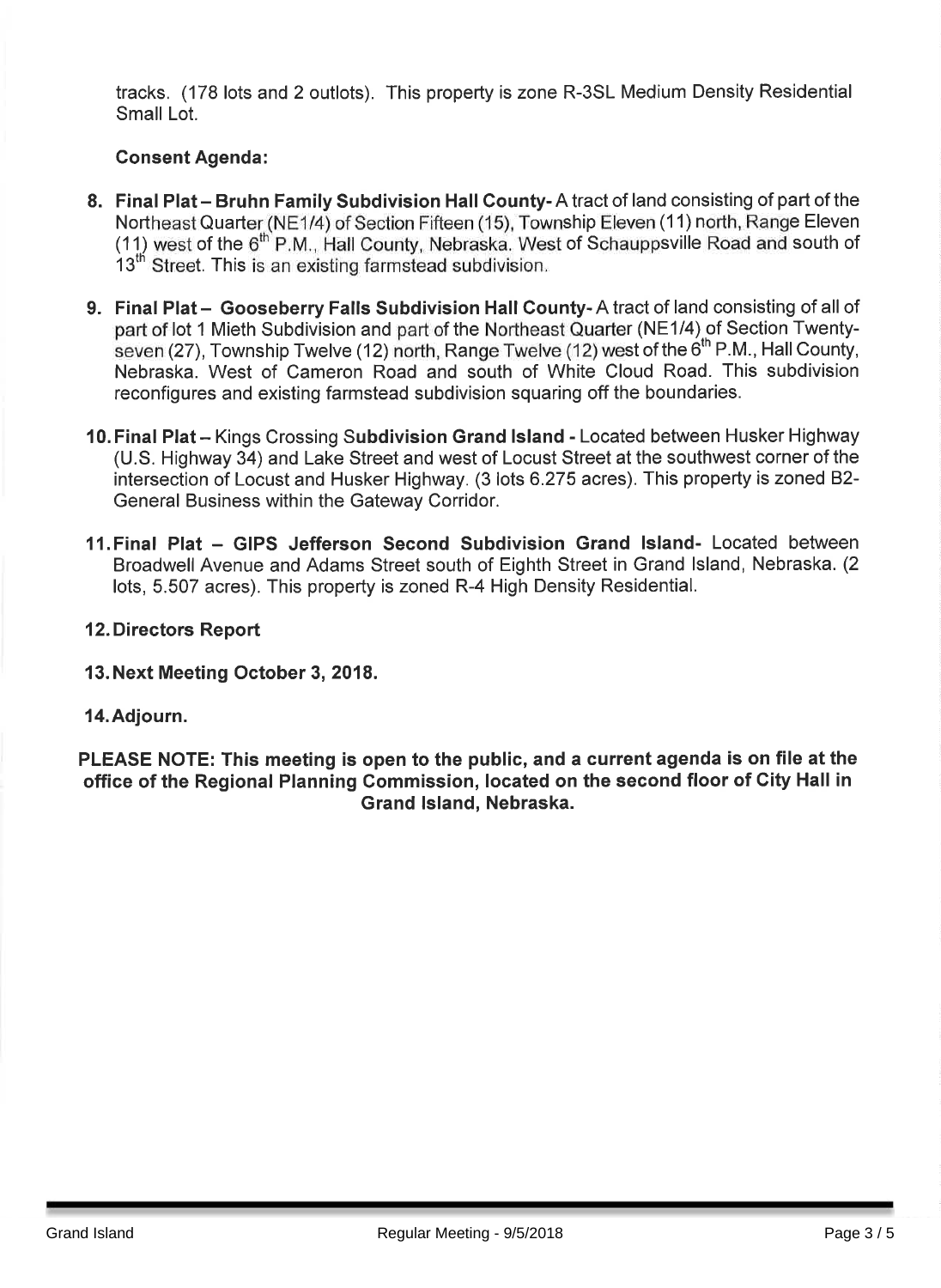#### **Staff Recommendation Summary For Regional Planning Commission Meeting September 5, 2018**

- **4. Public Hearing – Substandard and Blight Study:** Concerning a study to determine if the proposed CRA Area #27 qualifies as substandard and blighted and to forward a recommendation on the study to the Grand Island City Council. Proposed CRA Area #27 is located 1 block 2.85 acre between Elm and Cleburn Streets and  $6<sup>th</sup>$  and  $7<sup>th</sup>$  Streets in central Grand Island (C-26-2018GI) (Hearing, Discussion, Action) **See full recommendation.**
- **5. Public Hearing Zoning Regulation Change**: Concerning proposed changes to Chapter 36 of the Grand Island City Code specifically sections§36-50 Zoning District, Use; §36-64.1 (R-3SL) Medium Density-Small Lot Residential, §36-72 (M-1) Light Manufacturing Zone and§36-73 (M-2) Heavy Manufacturing. Copies of the proposed changes are available from the Hall County Regional Planning Commission at 100 E. 1<sup>st</sup> Street in Grand Island, Nebraska. (C-28-2018GI) (Hearing, Discussion, Action) These changes have been brought forward by staff. **See full recommendation**
- **6. Public Hearing Proposed Zoning Change** Concerning a proposed change to zoning on property being platted as Sterling Estates 10<sup>th</sup> Subdivision located west of Ebony Lane between The Sterling Apartments and Sterling Estates Park. Change requested is R-4 High Density Residential to R-2 Low Density Residential. (C-29-2018GI) (Hearing, Discussion, Action) This is a staff recommended change based on the 32' street width along this section of Monarch Avenue. **See full recommendation**
- **7. Preliminary Plat** The Orchard Subdivision located south of Capital Avenue, east of Beal Street north of the intersection of 12<sup>th</sup> Street and Lambert Avenue and west of the railroad tracks. (178 lots and 2 outlots). This property is zone R-3SL Medium Density Residential Small Lot. The proposed plat will not comply with the R-3SL minimum lot size unless the proposed changes to minimum lot area for single family attached houses 3 or more are changed.

### *Consent Agenda*

**8. Final Plat – Bruhn Family Subdivision Hall County-** A tract of land consisting of part of the Northeast Quarter (NE1/4) of Section Fifteen (15), Township Eleven (11) north, Range Eleven (11) west of the 6<sup>th</sup> P.M., Hall County. Nebraska. West of Schauppsville Road and south of 13<sup>th</sup> Street. This is an existing farmstead subdivision.

Staff Summary September 2018 Page 1